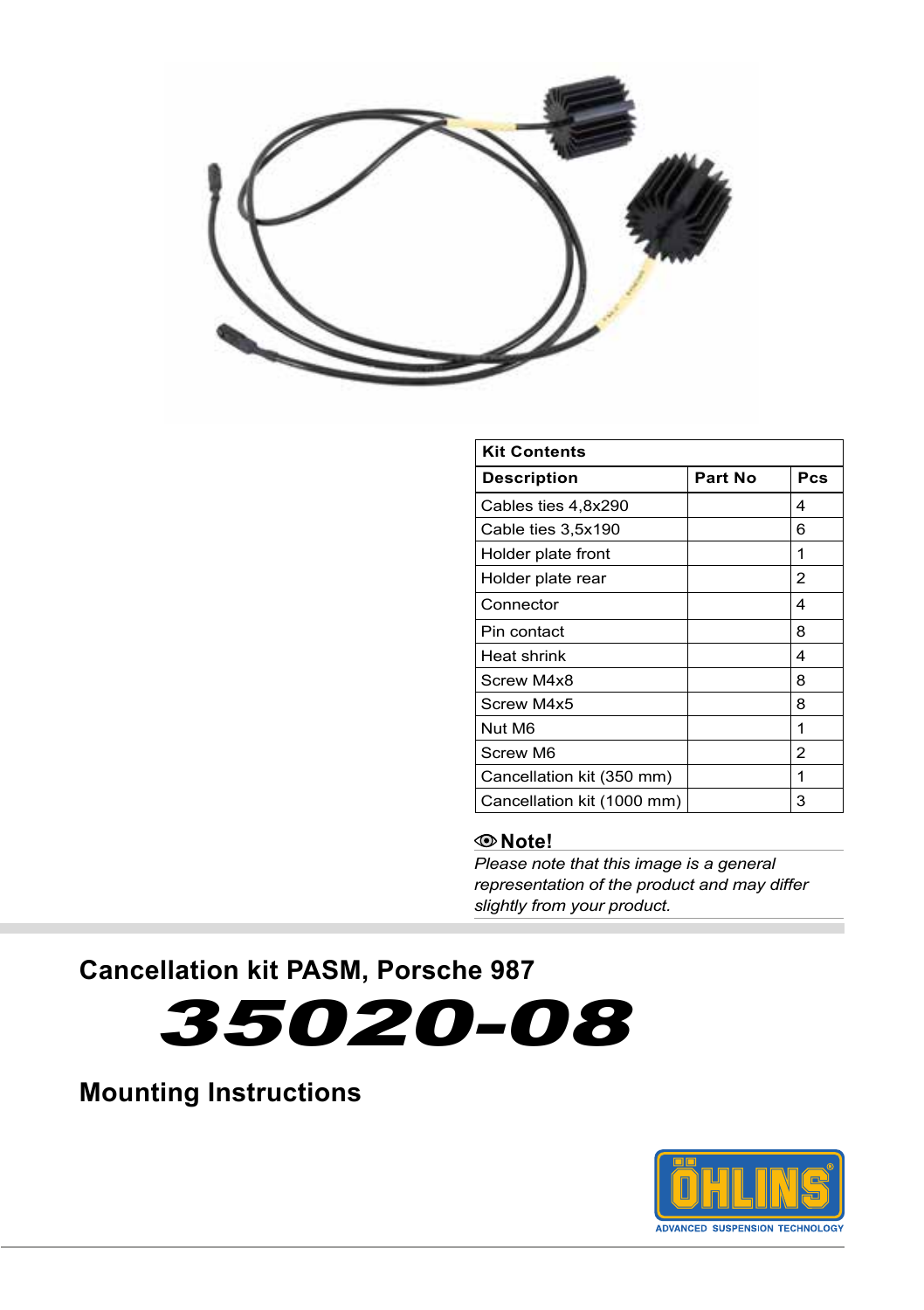## ⚠ **Warning!**

*It is advisable to have an Öhlins dealer install the cancellation kit.*

## ⚠ **Warning!**

*If working on a raised vehicle, ensure it is securely supported.*



#### **Preparation:**

#### **1**

Cut off 150 mm / 5,9 inch of the standard damper control cable.



### **2**

Remove 15 mm / 0,6 inch of the cable insulation and 4-5 mm / 0,16 - 0,2 inch of the wire insulation. Attach the heat shrink tube.

#### **3**

Install the supplied pin contact with a correct tool.





#### **4**

Insert the completted wire into the connector until to the lock. After this lock the connector and move the heat shrink tube to the middles of the connector / the wire and heat it. The pinposition / cable colour is not relevant.

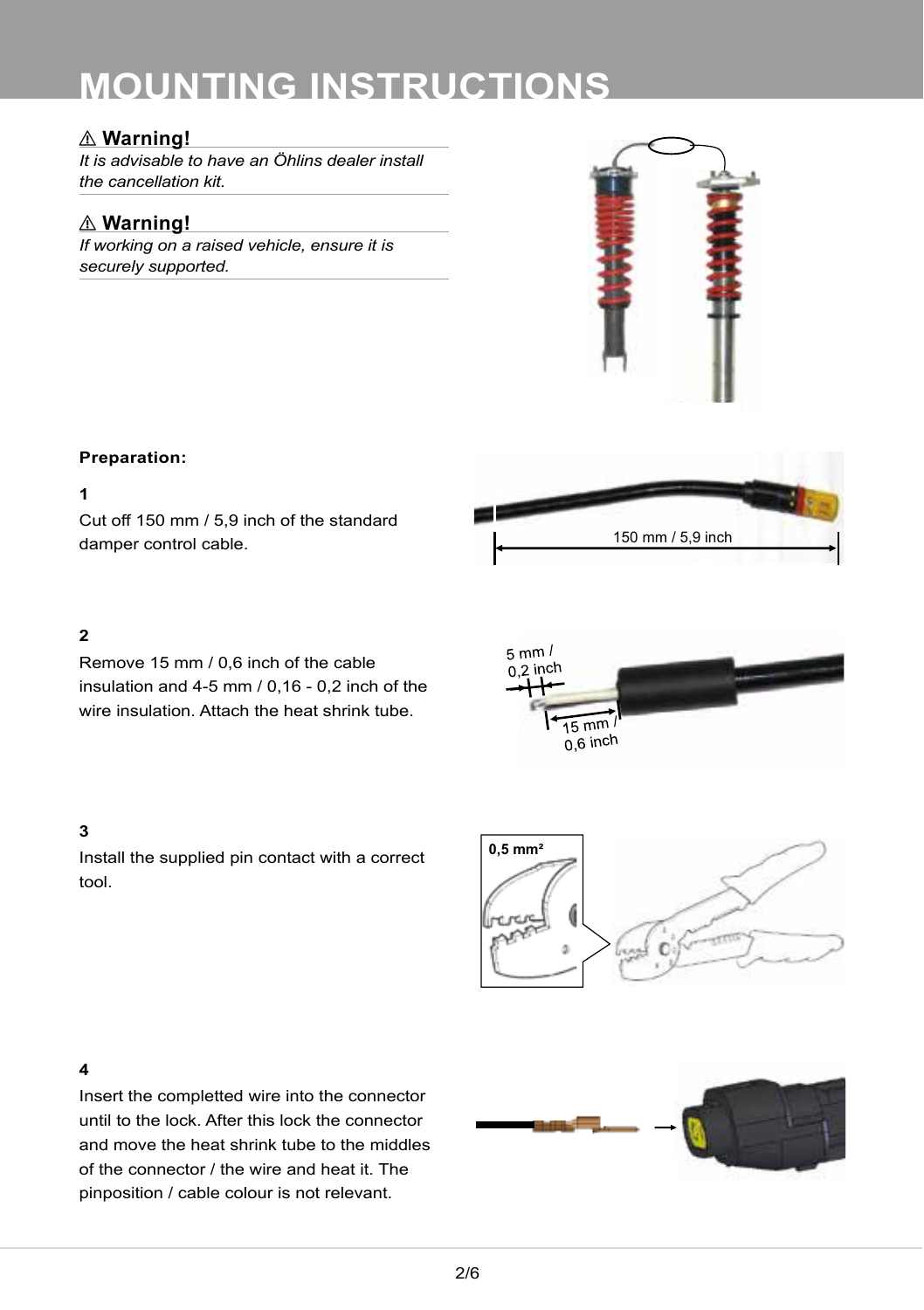#### **Front axle:**

#### **5**

Install the cancellation kits with the supplied M4 screws on the holder plate.



#### **6**

Install the cancellation kit and the holder with the supplied screws and a stopp nut in the vehicle. The assembly position is beside the battery.

## ✋**✋ Caution!**

*The cancellation kit gets very hot! All attached lines within a distance of 2 cm / 0,8 inch have to be removed further away from the kit.*

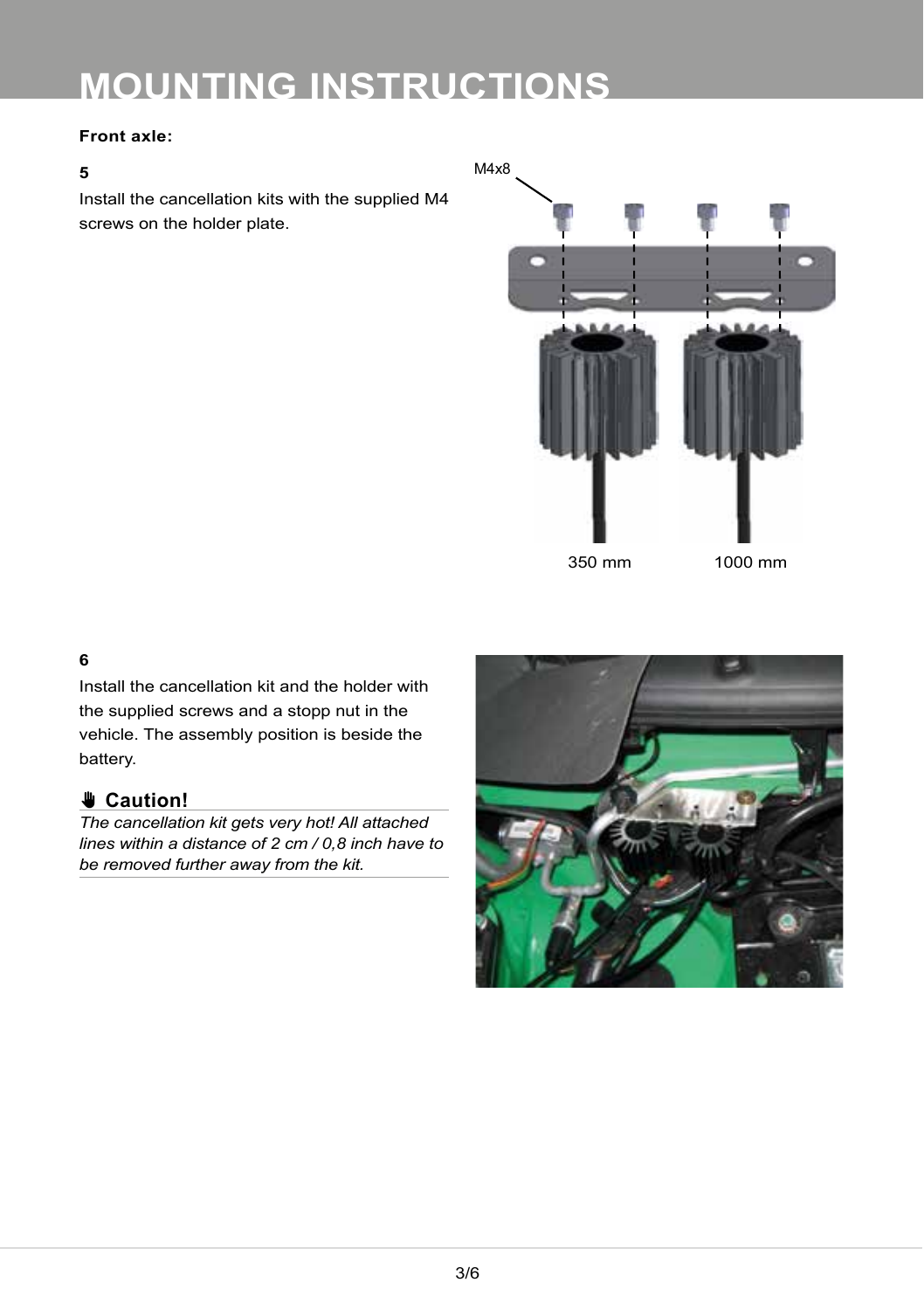#### **Front axle:**

#### **7**

Run the standard damper control wire with adapter to the cancellation kit connector. Insert the standard connector into the cancellation kit connector until it locks. Fix the wire with cable ties.<br>
Right vehicle side



Left vehicle side

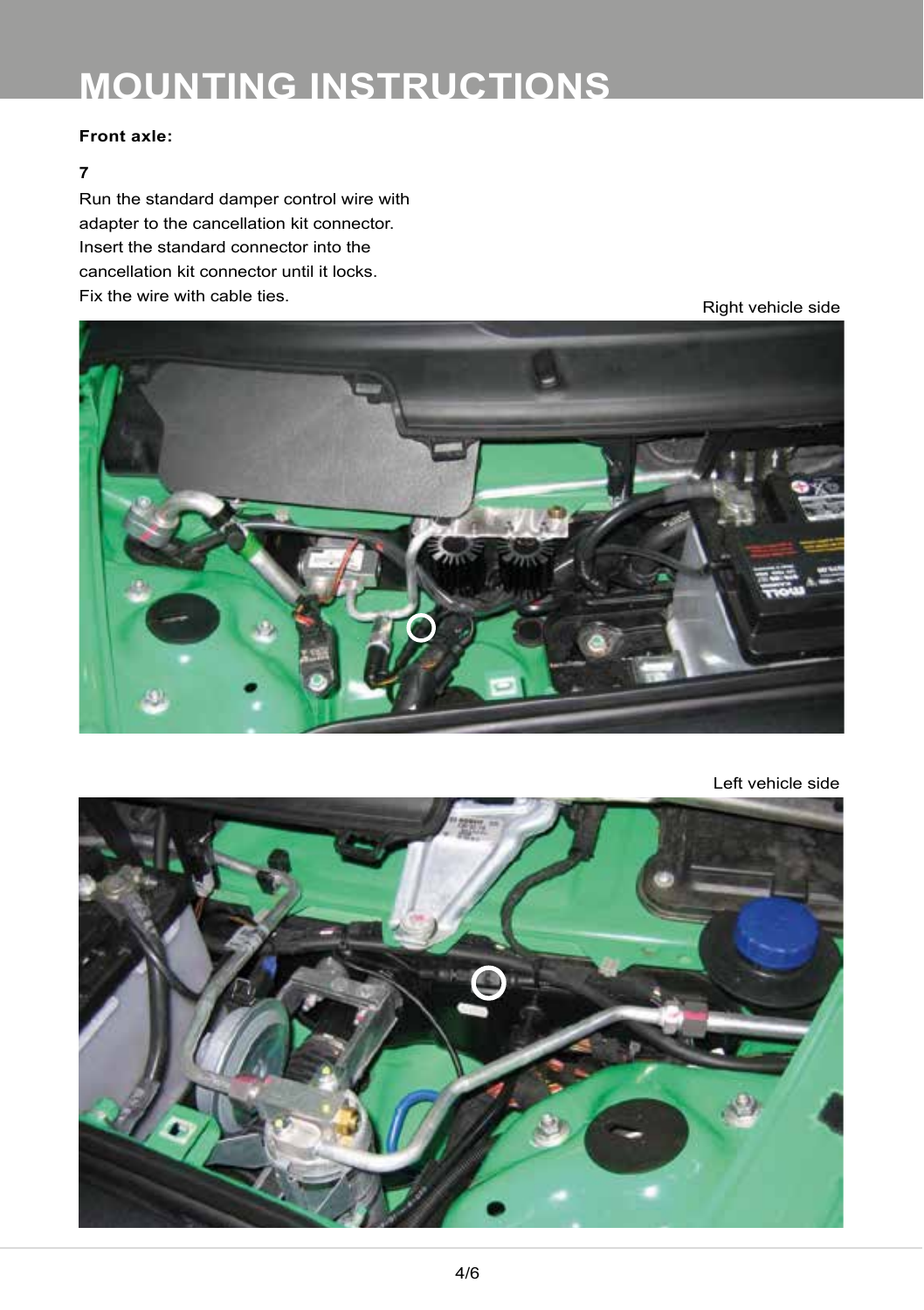#### **Rear axle:**

#### **8**

Install the cancellation kit and the holder on the standard screws of the rear lights. The assembly position is under the convertible top.

## ✋**✋ Caution!**

*The cancellation kit gets very hot! All attached lines within a distance of 2 cm / 0,8 inch have to be removed further away from the kit.*

Left vehicle side



Right vehicle side